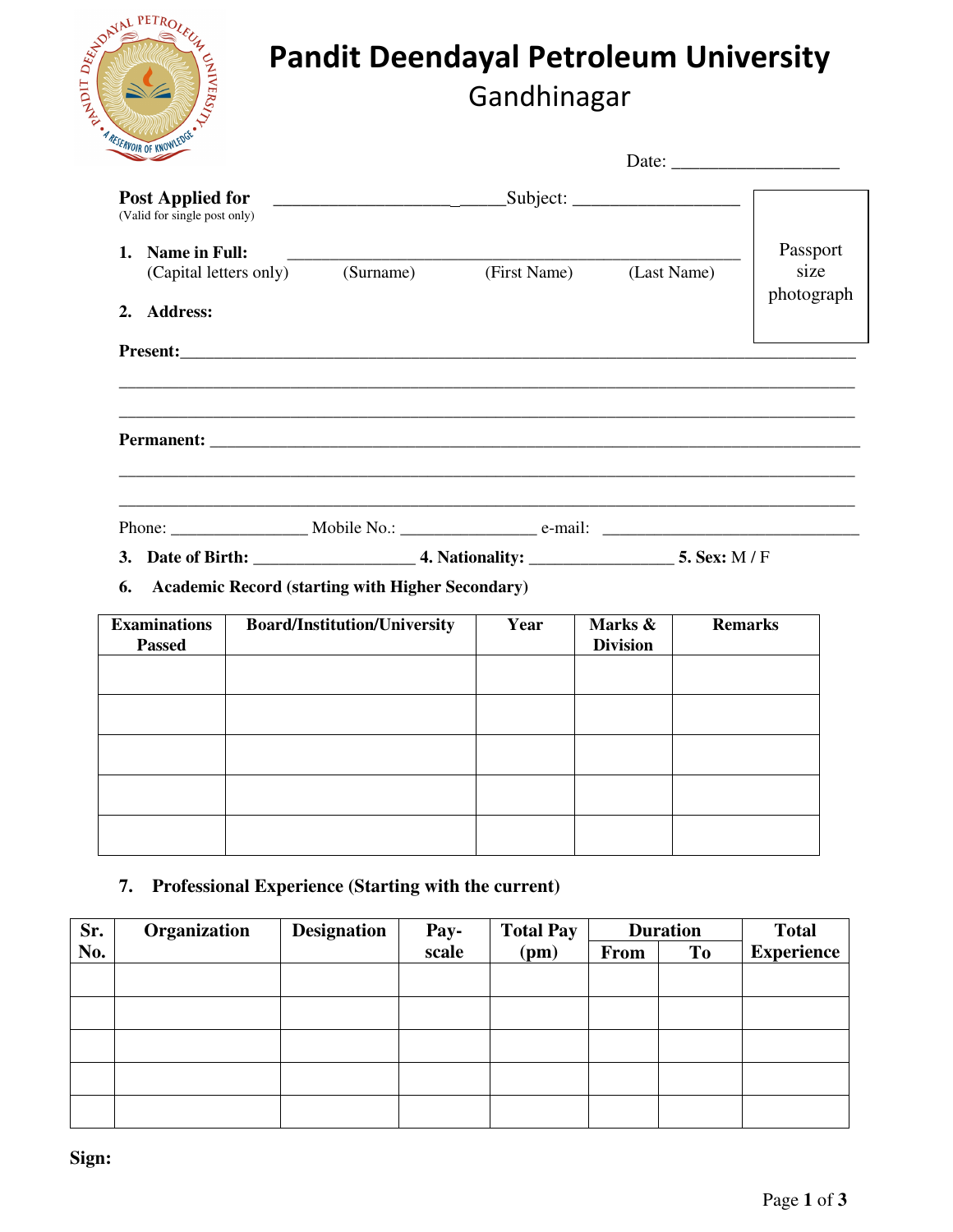| 8.     | Professional distinctions/Awards/Medals if any:                                                                                                                                                                                                                          |
|--------|--------------------------------------------------------------------------------------------------------------------------------------------------------------------------------------------------------------------------------------------------------------------------|
| 9.     | Details of any other innovation/activity involved during professional career:                                                                                                                                                                                            |
|        | 10. Extension Work / Community Services:                                                                                                                                                                                                                                 |
|        |                                                                                                                                                                                                                                                                          |
|        | 12. Give Names, designation and addresses of three persons (not related to you), to whom<br>reference may be made about your work, conduct & performance.                                                                                                                |
|        |                                                                                                                                                                                                                                                                          |
| Email: | Contact No.:                                                                                                                                                                                                                                                             |
|        | 13. If not found eligible, as per university norms for the position you have applied for, would<br>you like your candidature to be considered for lower position: Yes / No<br>14. State any other information not covered elsewhere (Please attach a sheet, if required) |
|        |                                                                                                                                                                                                                                                                          |

**15. Minimum time duration for joining: \_\_\_\_\_\_\_\_\_\_\_\_\_\_\_\_\_\_\_\_\_\_\_\_\_\_\_\_\_\_\_\_\_\_\_\_\_\_\_\_\_\_\_\_** 

#### **DECLARATION TO BE SIGNED BY THE CANDIDATE**

I hereby declare that the details given above are correct to the best of my knowledge and belief. I understand that if any information provided above is found to be false or inaccurate my candidature shall be treated as cancelled at any point of time.

#### Date: (Signature)

 **Name:**……........…….............……………….